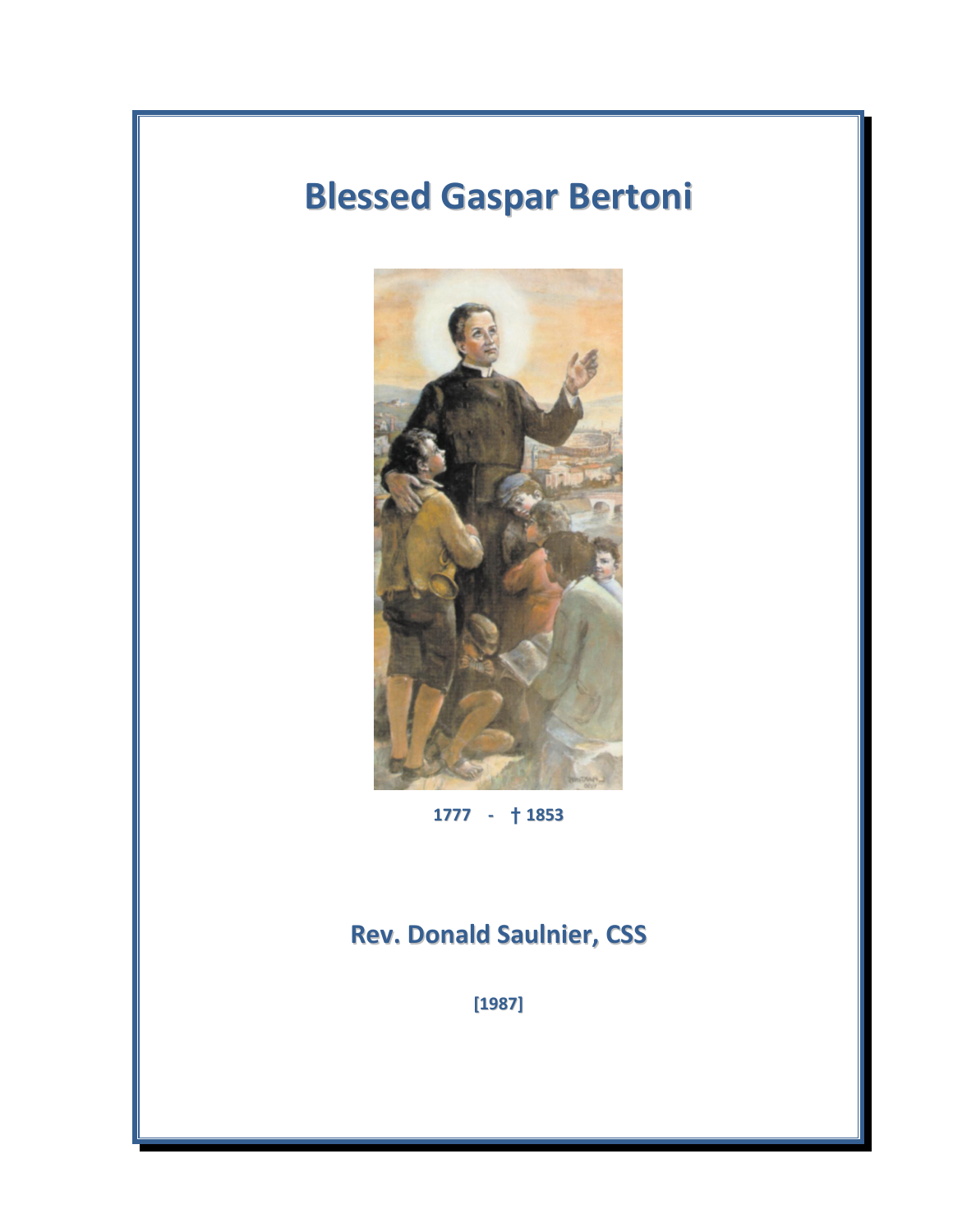#### Blessed Gaspar Bertoni

(1777 – 1853)

#### Rev. Donald F. Saulnier, CSS

Into every era of history, certain persons are born who are ready to deal with their time. They are ready to jump into the mainstream of the circumstances that surround them and do something to bring about a positive change. Such people are the doers in life, the ones who are not afraid to fight for their convictions, who believe so strongly in their goals that they seek to overcome all odds to achieve them. Gaspar Bertoni, Founder of the Stigmatine Community, was this kind of person.

 He was born in 1777 in Verona, Italy. The world was going through a time of explosive change. The American revolution was gaining momentum in scattered sections of the North American coast. In Europe the spirit of revolt was fermenting in France. The Italy of Gaspar Bertoni's time was being plagued by internal strife. Unrest and upheaval divided not only the country itself, but the Clergy within its Church, as well.

This spirit of revolution, hot and furious when it began, gradually turned into a healthy climate of change. Rigid laws and long-standing traditions were tested by people desiring freedom and self-respect. The time was right for a man like Gaspar Bertoni to meet the challenges of the conditions that surrounded him. He was a man of mission, a man not afraid of change of failure.

 Even though Gaspar Bertoni was born over two hundred years ago, he thought and acted very much like a person of today. Almost from the beginning of his life, he knew where he was going and made sure he got there. Gaspar was both a man of his time and ahead of his time. It is said that when he entered a room or walked along a crowded street, people noticed him immediately. They were instantly aware of his presence. Yet there was nothing spectacular about his stature or extraordinary about his face. He was in fact a rather frail and average looking man. So it was not anything concerning his physical appearance that attracted a second look. From what we must surmise, it was an inner goodness that reached out and touched people.

To find out why this was so, it is necessary to look into the man himself, into his thoughts and into the way he chose to live his life, From the time he was a small boy, Gaspar Bertoni cared about what was taking place around him. He was not content to simply accept what he saw and heard and felt. He sought reasons. He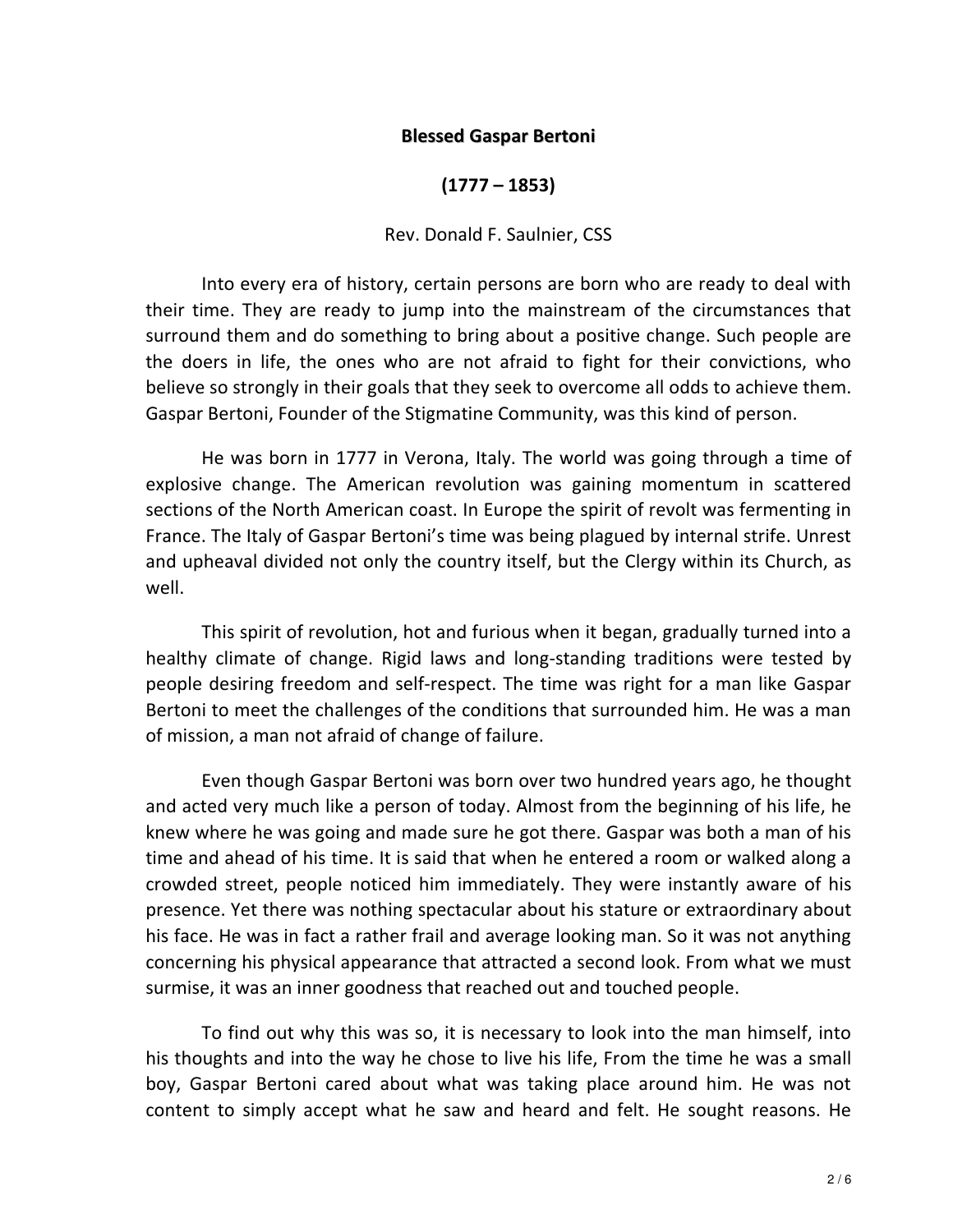wanted to learn why existing conditions had come to be and what made them evolve into their present form. This need for complete investigation remained strong throughout his life.

During his life, he was able to stand up tremendous pressure, often facing formidable odds. He was in poor health and almost constant pain since early childhood, yet he never allowed his suffering to stop him from achieving what he saw as important. He squarely faced pain and poor health, accepted them and lived with them.

Gaspar came to terms with himself at a very young age. Almost as soon as he was able to think, he knew that he was going to be a priest. His vocation was one that he never doubted, which he embraced and was determined to carry out in a way that would do the most good for the greatest number of people. In order to do this, Father Bertoni developed a strict discipline and order within himself that was to last and serve him throughout his entire life. There was no room for self-doubt, indecision or procrastination in his day-to-day life. There were situations that had to be overcome and he employed every bit of his strength to accomplish this. Profound thought followed by direct action were the tools he employed to meet his goals. His piety and faith were extremely strong, but equally uncomplicated. More than once in his personal diary he noted that he communicated with God as "one friend talking to another". To strengthen his conviction concerning the great power within oneself, he often recalled and was comforted by Saint Thomas of Aquinas' belief "that whoever has food in the house should not go outside looking for it. Such a man would go hungry".

Seeing how much needed to be done, and painfully aware of his inability to do it alone, Gaspar Bertoni sought the help of others who shared his dream. He soon discovered that he had a special talent for attracting young men with true vocations for the priesthood. The responsibility of training these men was one that offered a tremendous challenge. Far too many times he had encountered the indifferent attitudes dictated by tradition. It seemed to him as if young men were poured into some impersonal mold, hardened into cement-like finality by centuries of dogmatic convention. When young men emerged from this mold, they were stereotypes: only performing what was required of them and never giving of their true selves. Father Bertoni vowed that this would never happen to men entrusting to his training. They would be instructed in human as well as spiritual needs. They would be encouraged to think, in a time when thinkers were not popular.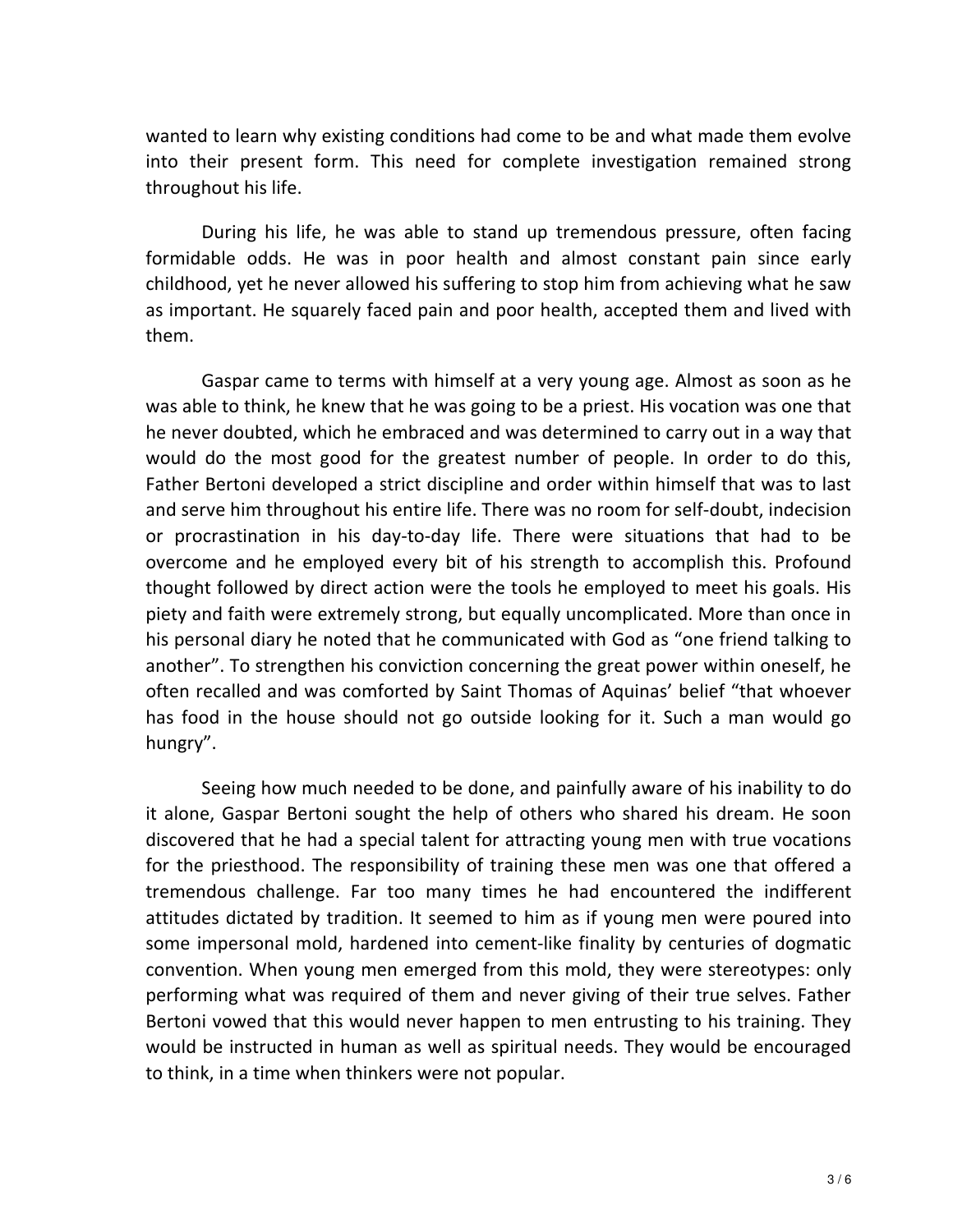Early in his ministry, he founded a school in which he sought to provide the highest quality education, when education for the masses was almost nonexistent. Again, through his profound concern for other's needs, he built an institution that was one of the earliest models of scholastic excellence. By not compromising his ideals, by not being content to merely meet civil requirements and by going beyond what was necessary, Gaspar Bertoni was able to give young people a foundation on which to build meaningful lives.

He recognized the vital importance of seeking vocations in the young and guiding their development to maturity. Gaspar Bertoni strongly felt the hope of the Church was the young men recruited to minister its people. His own uncomplicated faith was contagious. His eloquent, yet very human preaching converted many to the cause. People could understand what Father Bertoni said and they were able to relate to his message. That so many responded to him, is the best proof of his unique power of communication.

But the main and unrelenting dream throughout Father Bertoni's lifetime was the formation of a select congregation, having its own very special mission. The group, very much in the manner of a modern task force, would be dispatched to the source of diocesan need; correct the situation and then move on. It was a dream that his unflagging determination made come true. Bishops, who were having difficulties within their sees, came to know and depend on this new form of help. Because this concept was far ahead of its time, there were many who doubted its worth. But opposition was something Gaspar Bertoni could handle. He met it with his own selfconfidence. He was convinced that his congregation would work; and he made it work.

Possibly the happiest day of his life was November 4, 1816. On this date Father Bertoni formed the nucleus of his congregation. Later these men were popularly referred to as Stigmatines. From this small, initial group of carefully chosen priests and brothers, a community developed that was to spread to all parts of the world.

It was always the contagious spirit of his founder that kept the community going. Kindness and courtesy were shown to all who came to see him, regardless of their social status. Father Bertoni's only interest was how they thought, how they solved problems and how they functioned in ordinary day-to-day life. By keeping his own life so simple, uncluttered by meaningless activity and earthly greed, Gaspar Bertoni was able to give freely of himself to others.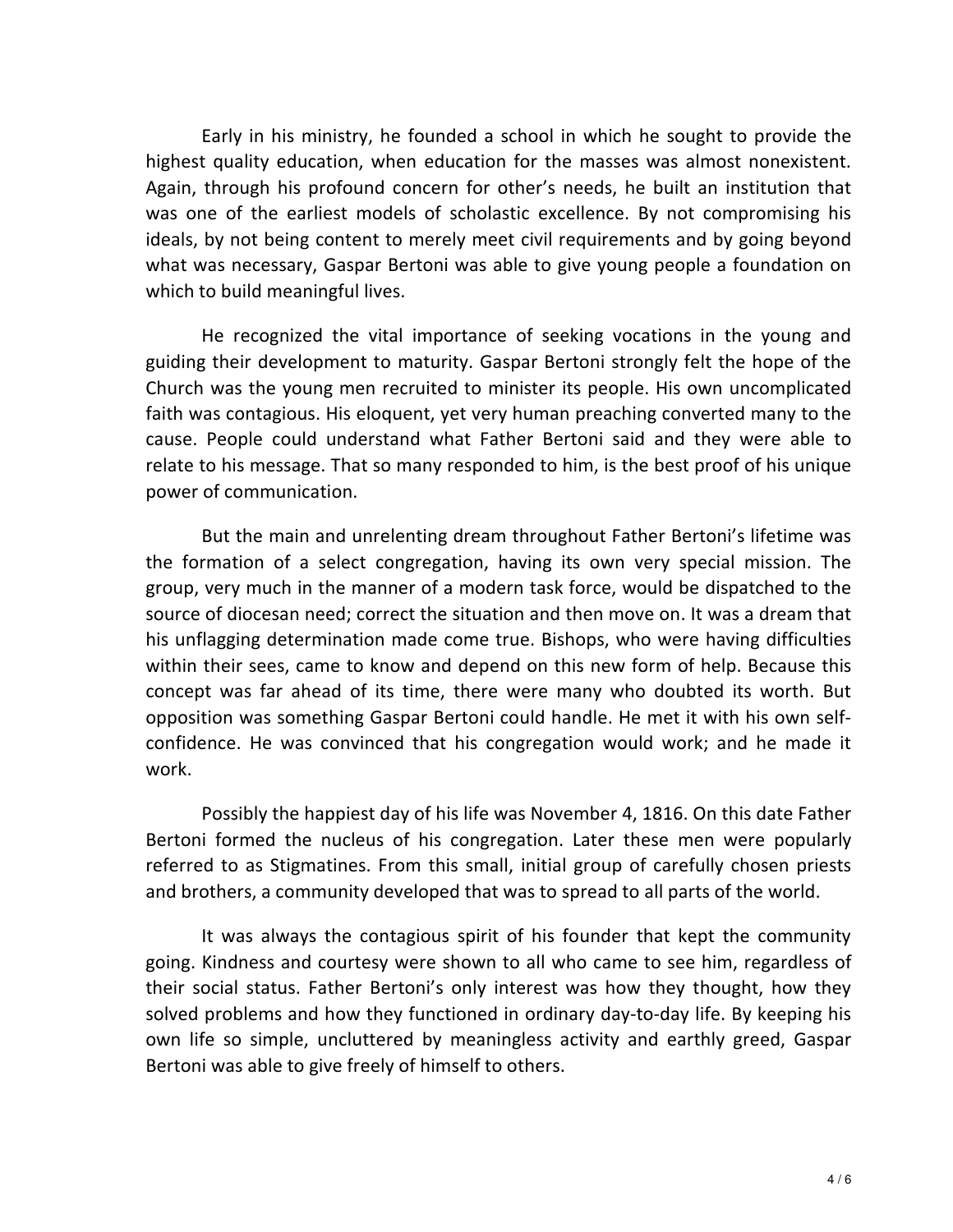In the confessional he was very much in demand, a fact that gives us still another important insight into his character. Nobles, Church leaders, as well as the ordinary men, women and children of Verona sought him out as confessor. This was because he offered much more than as ear for sins. Father Bertoni gave wise counsel, encouraged individual thinking and instilled self-confidence in the penitent. Surely, this was a man cast in no mold but his own. By his example, the clergy of his time and place was revitalized. There was a resurgence of faith. Many doubters became believers and many believers found a deeper and more meaningful relationship with God. Gaspar Bertoni's center of spiritual gravitation was his genuine sense of complete acceptance of the will of God. Gradually, as this sense of total acceptance matured, he found himself developing a deep sense of hope. A hope that translated itself into action and a community of men which would continue to serve God, long after Gaspar Bertoni returned to his Creator.

These then, are some of the things we know about Gaspar Bertoni. They might help explain why his presence was immediately felt wherever and whenever he encountered people. They are the reasons why this man stood apart from his contemporaries. When considered, these reasons are not complicated or difficult to understand. They are the realization of the good inherent in all people. But unlike most other people, Gaspar Bertoni stood for something. He risked taking the chances offered by his time and place. And through self-discipline, education, perseverance and faith, he stood up to widespread forces of indifference and doubt. By seizing these chances Gaspar Bertoni inspired a community based on his own constitution, whose work for the glory of God and the good of all His people continues to this day.

+ + +